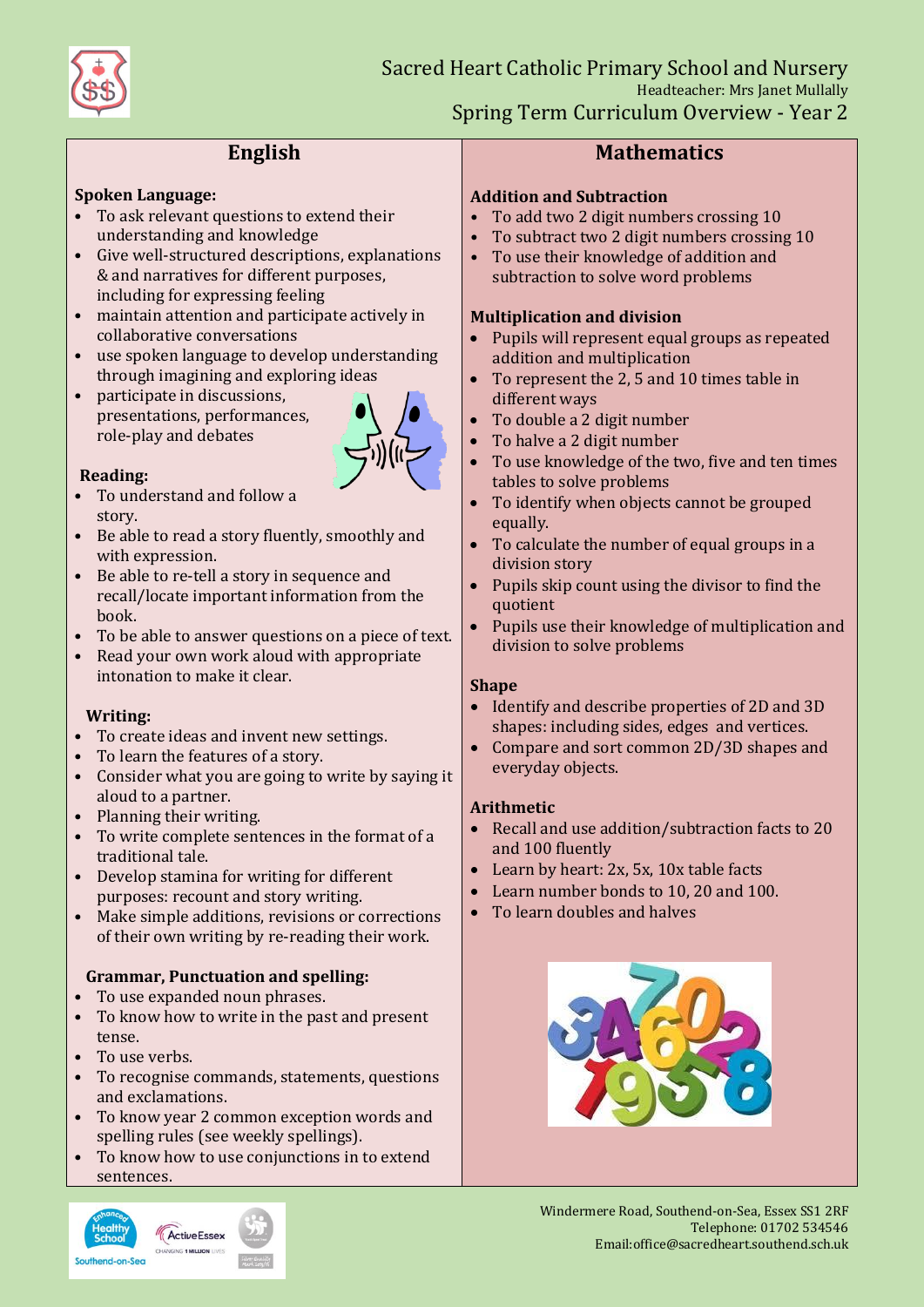

Healthy<br>School

Southend-on-Sea

CHANGING 1 MILLION LIVES

| <b>Science</b><br><b>Living Things and their Habitats</b><br>To identify, sort and classify into different<br>groups.<br>To understand the differences between things<br>$\bullet$<br>that are living, dead, and things that have never<br>been alive<br>To know what animals need to survive.<br>$\bullet$<br>To identify and name a variety of animals in<br>$\bullet$<br>their habitats<br>To understand simple food chains, and identify<br>$\bullet$<br>and name different sources of food.<br>To notice that animals, including humans, have<br>$\bullet$<br>offspring which grow<br>into adults.<br>Find out about and<br>describe the basic needs<br>of animals, including<br>humans, for survival<br>(water, food and air)<br><b>PSHE</b><br>To actively participate in activities<br>$\bullet$<br>To answer questions about what is and isn't safe<br>$\bullet$<br>online<br>To know who they can go<br>$\bullet$<br>to, to talk about anything<br><b>Be smare a</b><br>they feel uncomfortable<br><b>internet</b><br>about online<br>The difference between<br>$\bullet$<br>'good' and 'bad' secrets and that they can and<br>should be open with 'special people' they trust if<br>anything troubles them<br>How to resist pressure when feeling unsafe<br>To know they are entitled to body privacy<br>$\bullet$<br>Medicines are drugs, but not all drugs are good<br>$\bullet$<br>for us; alcohol and tobacco are harmful<br>substances<br>Our bodies are created by God, so we should<br>take care of them and be careful about what we<br>consume.<br>They should call 999 in an emergency and ask<br>$\bullet$<br>for an ambulance, police and/or fire brigade | <b>R.E.</b><br>To follow the locally agreed Syllabus for RE 'Come<br>and See'<br><b>Books</b><br>Pupils will know and understand about the<br>different books used at home and in school<br>Pupils will know and understand the books used<br>$\bullet$<br>in Church on Sunday by the parish family.<br>Pupils will acquire the skills of assimilation,<br>$\bullet$<br>celebration and application of the above.<br><b>Thanksgiving</b><br>Pupils will know and understand<br>different ways to say thank you.<br>Pupils will know and understand<br>$\bullet$<br>the Eucharist: the parish family<br>thanks God for Jesus.<br><b>Opportunities</b><br>Pupils will know and understand that each day<br>$\bullet$<br>offers opportunities for doing good.<br>To investigate Lent: the opportunity to turn<br>$\bullet$<br>towards what is good in preparation for Easter.<br><b>Music</b><br>To be confident in singing a range of songs in<br>$\bullet$<br>different styles.<br>To listen with concentration and understanding<br>$\bullet$<br>to a range of high-quality live and recorded<br>music.<br>To learn the technical<br>$\bullet$<br>vocabulary linked to creating a<br>piece of music.<br>To learn about a range of musical styles and the<br>instruments used to create particular sounds.<br>Computing<br>We are detectives<br>Understand that email can be used to<br>communicate.<br>Develop skills in opening, composing and<br>$\bullet$<br>sending emails.<br>Gain skills in opening and listening to audio files<br>$\bullet$<br>on the computer. |
|----------------------------------------------------------------------------------------------------------------------------------------------------------------------------------------------------------------------------------------------------------------------------------------------------------------------------------------------------------------------------------------------------------------------------------------------------------------------------------------------------------------------------------------------------------------------------------------------------------------------------------------------------------------------------------------------------------------------------------------------------------------------------------------------------------------------------------------------------------------------------------------------------------------------------------------------------------------------------------------------------------------------------------------------------------------------------------------------------------------------------------------------------------------------------------------------------------------------------------------------------------------------------------------------------------------------------------------------------------------------------------------------------------------------------------------------------------------------------------------------------------------------------------------------------------------------------------------------------------------------------------------------------------------------------------|-------------------------------------------------------------------------------------------------------------------------------------------------------------------------------------------------------------------------------------------------------------------------------------------------------------------------------------------------------------------------------------------------------------------------------------------------------------------------------------------------------------------------------------------------------------------------------------------------------------------------------------------------------------------------------------------------------------------------------------------------------------------------------------------------------------------------------------------------------------------------------------------------------------------------------------------------------------------------------------------------------------------------------------------------------------------------------------------------------------------------------------------------------------------------------------------------------------------------------------------------------------------------------------------------------------------------------------------------------------------------------------------------------------------------------------------------------------------------------------------------------------------------------------------------------------------------|
| If they require medical help but it is not an<br>$\bullet$<br>emergency, basic first aid should be used instead<br>of calling 999                                                                                                                                                                                                                                                                                                                                                                                                                                                                                                                                                                                                                                                                                                                                                                                                                                                                                                                                                                                                                                                                                                                                                                                                                                                                                                                                                                                                                                                                                                                                                | Use appropriate language in<br>$\bullet$<br>emails.<br>Develop skills in editing and<br>$\bullet$<br>formatting text in word and<br>email.<br>Be aware of online safety issues when using the<br>$\bullet$                                                                                                                                                                                                                                                                                                                                                                                                                                                                                                                                                                                                                                                                                                                                                                                                                                                                                                                                                                                                                                                                                                                                                                                                                                                                                                                                                              |
| <b>ActiveEssex</b>                                                                                                                                                                                                                                                                                                                                                                                                                                                                                                                                                                                                                                                                                                                                                                                                                                                                                                                                                                                                                                                                                                                                                                                                                                                                                                                                                                                                                                                                                                                                                                                                                                                               | internet<br>Windermere Road, Southend-on-Sea, Essex SS1 2RF<br>Telephone: 01702 534546                                                                                                                                                                                                                                                                                                                                                                                                                                                                                                                                                                                                                                                                                                                                                                                                                                                                                                                                                                                                                                                                                                                                                                                                                                                                                                                                                                                                                                                                                  |